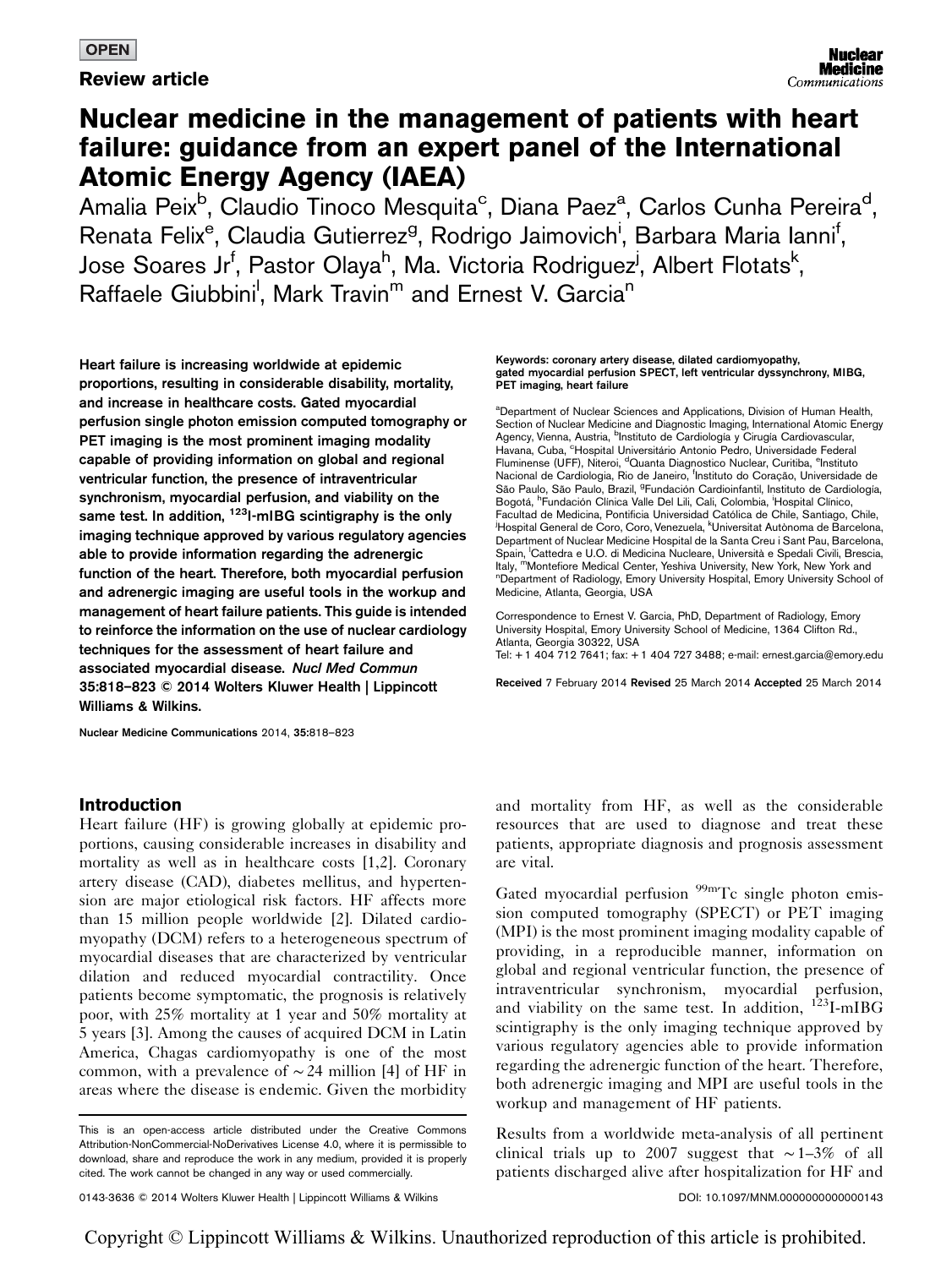15–20% of all patients seen in HF clinics meet cardiac resynchronization therapy (CRT) eligibility criteria [5]; thus, all of these patients could be candidates for MPI dyssynchrony analysis. As about half of these numbers also meet the criteria for implantable cardiac defibrillator (ICD) implantation [5], it is also prudent to consider imaging these patients with  $^{123}$ I-mIBG as an adjunct to their risk stratification for treatment selection. The specific number of HF patients who would benefit from undergoing these imaging techniques for a specific country is thus dependent on accurate statistics in terms of the total number of HF patients seen in clinics, which is a difficult number to obtain, depending on the country. It is estimated that HF affects 23 million people worldwide [6].

This guidance is a consensus statement from an international panel of nuclear medicine experts assembled by the International Atomic Energy Agency (IAEA). The initial purpose was to address how to use our techniques to help manage patients with Chagas disease, but the focus quickly transitioned to the topic of addressing the potential use of nuclear medicine techniques in all patients with HF. This guidance is intended to reinforce the information on the use of available nuclear cardiology techniques for the assessment of HF and associated myocardial disease. This article is not intended as an exhaustive review of all data on the subject of HF imaging but rather as a consensus statement of experts with knowledge on the existing evidence, mainly addressed to developing countries with limited resources. Because PET radiopharmaceuticals used in HF assessment are not widely available the panel focused on scintigraphic planar and SPECT procedures.

# Why should a heart failure patient be sent for nuclear imaging?

The prevalence of heart failure is increasing in both developed and developing countries. Ischemic cardiomyopathy is the most common etiology of chronic HF [1]. The initial clinical management decision in HF patients is based on the differentiation of ischemic from nonischemic etiologies. Among a variety of diagnostic approaches including cardiac catheterization and several noninvasive imaging techniques, nuclear cardiology techniques such as MPI and  $^{123}$ I-mIBG imaging have an important role in the diagnostic workup and risk assessment of patients with HF.

#### Myocardial perfusion imaging

Recent recommendations [7] and appropriate use criteria state that nuclear cardiology techniques are adequate in patients with new-onset or newly diagnosed HF [8]. The main indication for MPI in the HF population is for the identification of patients who may benefit from therapy for myocardial ischemia and ventricular dysfunction, which includes medical treatment, revascularization, and resynchronization devices.

# Cardiac resynchronization therapy

CRT is a biventricular pacemaker with a third electrode attached to the left ventricle to assist in resynchronizing the mechanical contraction of the left ventricular (LV). CRT has been shown to benefit some patients with endstage HF, depressed left ventricular ejection fraction  $(LVEF)$  (<35%), and a wide QRS complex on the surface ECG  $(>120 \text{ ms}$  [9] or even  $> 150 \text{ ms}$  [10]), and is now standard treatment for HF [10]. As electrical activation is often decoupled from the onset of mechanical contraction, the main indication for MPI in patients being considered for CRT is for the identification of LV mechanical dyssynchrony and for guiding the placement of the LV lead to the last viable contracting segment for optimal response (improvement of LV function) [11].

The specific reasons why a patient with heart failure should be referred to nuclear cardiology myocardial perfusion imaging:

- (1) To assess myocardial ischemia.
- (2) To assess LV global and regional viability.
- (3) To assess whether LV function is preserved, including regional wall motion and thickening, LVEF, LV volumes, and myocardial LV mass.
- (4) To assess LV eccentricity [12].
- (5) To assess LV intraventricular dyssynchrony [13,14].
- (6) To assess the last viable segment to contract in patients being considered for CRT [15].

In addition, assessing patients' risk of cardiac death contributes to the determination of the probability of sudden death and the need for an ICD [16].

# 123<sub>1</sub>-mIBG imaging

Much evidence has accumulated to show that cardiac autonomic imaging, such as with  $123$ I-mIBG, is a powerful risk stratification tool for patients with HF [17]. In the setting of this condition, normal autonomic balance is disrupted, which is not only evidence of the severity of the condition but also an indicator of a worsening prognosis [17,18]. With <sup>123</sup>I-mIBG imaging, which is based on a false transmitter analog of norepinephrine, we can assess cardiac sympathetic innervation.

On the basis of worldwide experience, the EANM Cardiovascular Committee and the European Council of Nuclear Cardiology have recently proposed standardized methods [19], but more work needs to be done in this regard. The ideal imaging procedures, including patient preparation, medication holding, dosage of tracer, acquisition protocols, and quantitative methods, are evolving [20]. At this time, planar <sup>123</sup>I-mIBG imaging procedures

Copyright © Lippincott Williams & Wilkins. Unauthorized reproduction of this article is prohibited.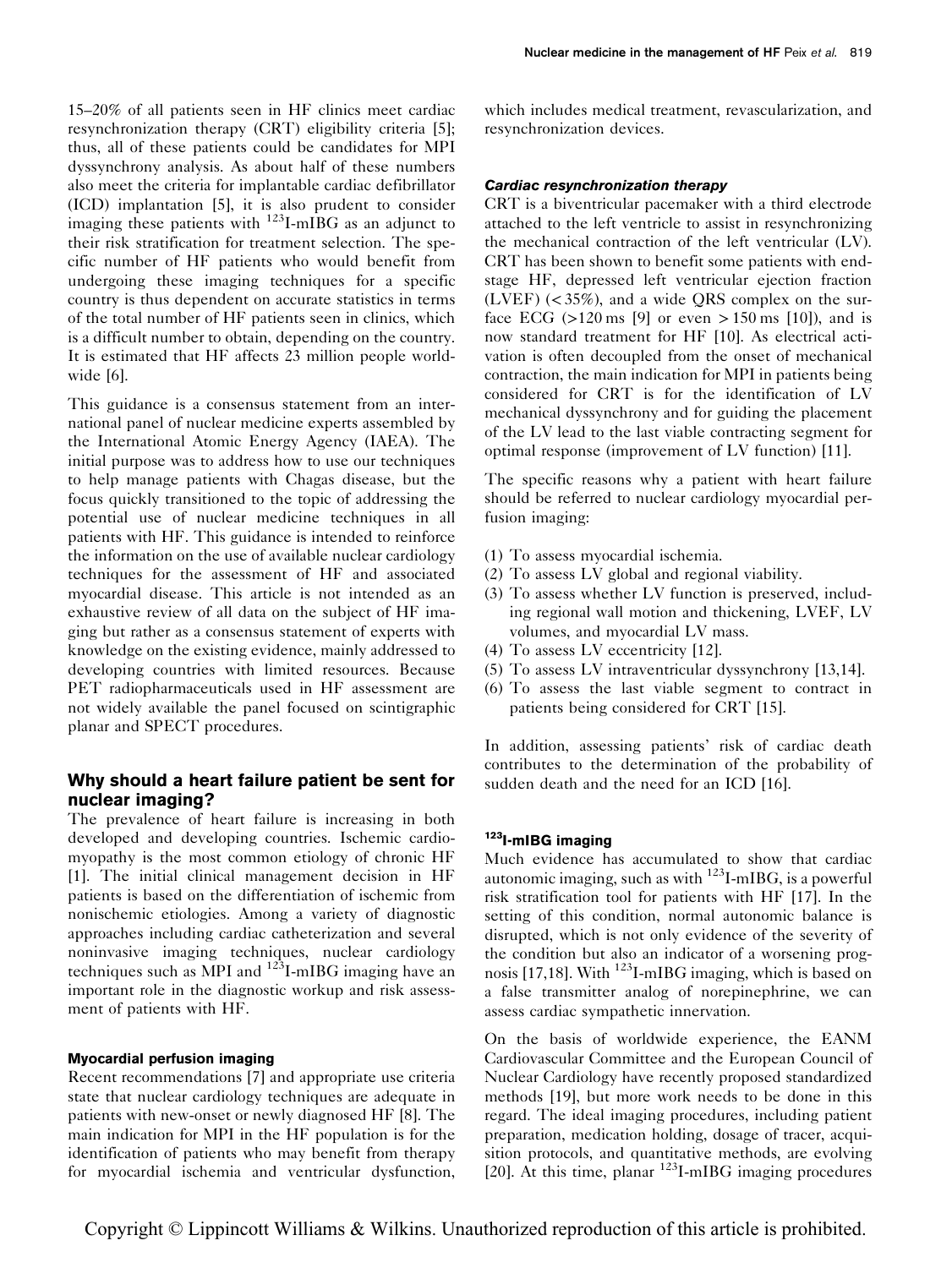are well established, although more work is needed for SPECT imaging and comparative analysis with MPI.

<sup>123</sup>I-mIBG availability is severely limited throughout the world, being actively used only in specific regions. Although available in Japan, Europe, and Brazil for a long time,  $123$ I-mIBG has just been recently approved in the USA by the FDA for HF evaluation.

Multiple studies have shown that  $123I$ -mIBG imaging, especially determination of the heart-to-mediastinum (H/ M) ratio, very effectively separates high-risk from lowrisk patients, regardless of LVEF and NYHA clinical conditions [17,21]. In fact, patients with a normal H/M ratio have an excellent prognosis despite other abnormal cardiac parameters, such as LVEF and brain natriuretic peptide, and on multivariate analysis H/M has consistently been shown to provide independent incremental risk stratification power [17,21]. However, risk stratification is useful only to the extent that it allows guidance of therapies that would improve patient outcome and well-being.

The specific reasons why a patient with heart failure should be referred to nuclear cardiology  $^{123}$ I-mIBG:

- (1) To assess  $123$ I-mIBG cardiac uptake as given by the H/M ratio [18].
- (2) To use the H/M ratio to help risk stratify the patient [21].
- (3) To use the H/M ratio in risk stratification to help decide on a change of management decision. For example, the condition of an HF patient without ICD has changed and now ICD is being considered [22].

# Radiation burden

Concerns about medical exposure to ionizing radiation in cardiac patients have become heightened in recent years as a result of rapid growth in procedure volumes and the high radiation doses incurred from some procedures. Although several landmark epidemiological studies involving similar levels of radiation exposure show increased cancer risk, no strong data currently relate ionizing radiation specifically from cardiac imaging to increased risks of cancer [23]. Important benefits of cardiac imaging for adequate patient management, such as correct diagnosis, accurate prognostication, and improvement of outcomes, should also be taken into account.

In general, radiation dose is less of a concern in elderly patients with HF because the risk of dying from heart disease is far greater than any radiation concern. Patients admitted to hospital with a diagnosis of cancer often have a longer survival compared with those with a diagnosis of HF. Prognosis in HF that requires hospitalization can be considered far worse than that of many common types of cancer. For example, in the Framingham cohort, 62 and 75% of men and 38 and 42% of women, respectively, died within 5 years of being diagnosed with HF [24]. In comparison, 5-year survival rate from all cancers among men and women in the USA during the same period was  $~\sim$  50% [24].

Regardless, the least amount of radiation burden for the patient should always be taken into account for each specific protocol.

Because of the higher radiation exposure to the patient from thallium-201, if other tracers are available they should be considered as alternatives, although the effective dose (mSv/MBq) has been revised and lowered by one-third from  $2.1E - 01$  to  $1.4E - 01$  [25].

# Complementary techniques

Other noninvasive imaging techniques such as echocardiography, computed tomography, and MRI can provide useful information for both diagnostic and prognostic purposes in HF patients.

### Echocardiography

Transthoracic echocardiography remains the most performed myocardial imaging technique because of its widespread availability, low cost, and ability to provide information on valvular function, atrial size, right ventricular size, and contractility. Stress echocardiography, either with physical stress or with dobutamine, is extensively used to noninvasively detect the presence of CAD, the most common underlying etiology of DCM. In contrast, tissue Doppler imaging techniques [26,27] or, more recently, speckle-tracking echocardiography has been used to provide information on LV dyssynchrony before CRT, as well as to help in the prediction of response to this therapy [28,29]. Echocardiography is the first imaging test recommended in the ACC/AHA guidelines [30,31] and in the ESC guidelines for the diagnosis of LV systolic dysfunction [32].

However, it is important to point out the need for acceptable echocardiographic windows to precisely determine these parameters, as well as to emphasize that the technique is less reproducible than nuclear cardiology techniques, requiring a considerable level of expertise of the echocardiographer.

#### Coronary computed tomography

Coronary computed tomographic angiogram (CCTA) allows the noninvasive visualization of coronary anatomy and helps to define plaque morphology. It is currently considered a well-established tool for evaluating coronary disease [33,34]. The main strength of CCTA seems to be the reliable exclusion of atherosclerotic disease because of its very high negative predictive value, which is particularly important in patients with intermediate-to-low CAD pretest probability. Thus, CCTA could be a useful

Copyright © Lippincott Williams & Wilkins. Unauthorized reproduction of this article is prohibited.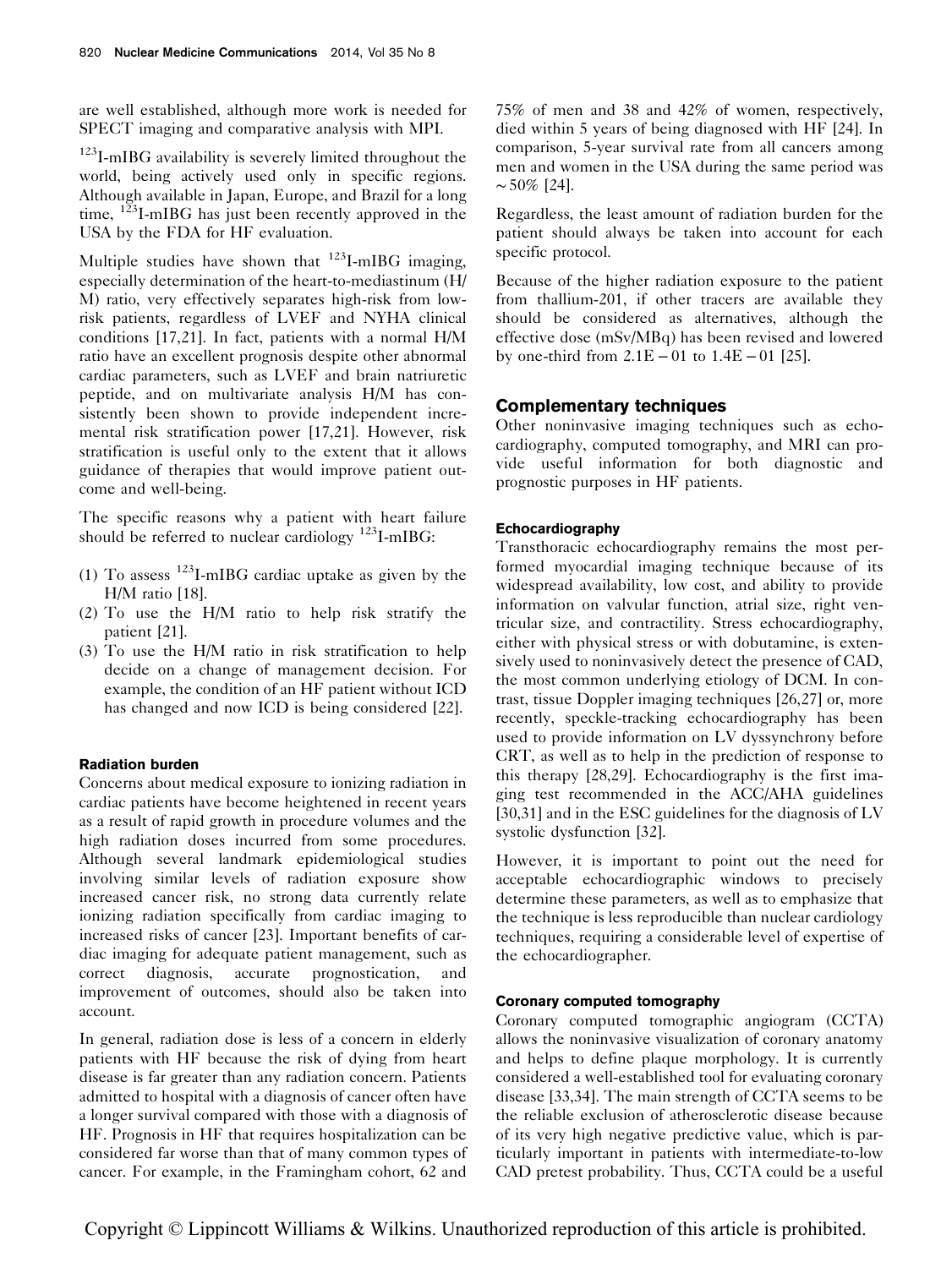tool in excluding CAD as the likely culprit for LV systolic dysfunction in this setting.

Coronary calcium evaluation is a useful way to noninvasively assess atherosclerotic burden and provides some guidance to the clinician for the differential diagnosis between a possible ischemic versus nonischemic etiology for LV systolic dysfunction [35]. Nevertheless, further studies with larger series of patients are needed to establish its role in this group of patients.

It is important to point out that the information offered by CCTA is mainly anatomical and does not include data regarding the presence or absence of ischemia, which is of particular interest in case of patients with CAD who need a revascularization procedure. Nuclear techniques are very well standardized in this setting, offering valuable information on the presence and extension of ischemia, as well as on the status of the intraventricular synchronization, very useful in the case of patients evaluated for CRT.

#### Cardiac magnetic resonance

Cardiac magnetic resonance (CMR) is a versatile tool used to assess etiology in congestive heart failure because of its capability for tissue characterization and simultaneous assessment of LV function and wall motion and the possibility of myocardial viability detection through the late enhancement gadolinium images, which accurately delineate a scar, a powerful marker of poor prognosis in DCM. CMR has the advantage of not using ionizing radiation. The American College of Cardiology and the American College of Radiology have recommended CMR as an appropriate tool for the evaluation of LV systolic dysfunction of unknown etiology [36]. However, it is a very expensive technique that is not broadly available in cardiac services, contrary to the already established nuclear techniques.

# Key points

On the basis of the current available evidence, the following points represent our consensus position for guidance on the use of nuclear cardiology techniques for the assessment of HF and associated myocardial disease:

(1) To assess ischemia, a 1- or 2-day rest–stress protocol probably with pharmacologic stress and nitrates for rest should be used. Assessment of viability is important and should include assessment of scar burden. Scar burden is defined by the total amount of scar in the LV expressed as a percentage of the total LV and is an independent prognostic factor as well as a variable for treatment choice. If <sup>18</sup>F-FDG is available for viability assessment it should be used, but in most situations an adequate SPECT MPI can provide the necessary information.

- (2) In HF patients, gating to help measure function is very important, although these patients have more gating problems [37]. Only a nongated MPI should be acquired in patients with atrial fibrillation if rejection of bad beats is not possible. QC of the R wave triggering is important. If possible use the R-R window to reject bad beats. Availability of backward gating will also improve the accuracy of assessment of the diastolic parameters.
- (3) Physicians should be aware of the differences in normal values for the functional parameters of the software being used. Specifically, the report should include assessment of LVEF, LV end-systolic volume, transient ischemic dilation, eccentricity, and LV dyssynchrony. In addition, in patients being assessed for CRT the report should also include the last viable segment to contract (Tables 1 and 2).
- (4) LV synchrony assessment is important, particularly for patients being considered for CRT therapy [13,14]. LV synchrony may be assessed with either the rest or the stress study, preferably using the study with the most counts [27]. Synchrony should be similar for the poststress and rest study if the stress acquisition is performed at least 1 h after stress [38]. However, if image acquisition is performed closer to stress then differences in synchrony can be found in CAD patients [39,40]. Gating should be done with either 8 or 16 frames per cardiac cycle. All acquisition parameters used should be the same as standard MPI acquisition [7]. In processing, care must be taken to QC the selection of the base throughout the cardiac cycle as improper selection will lead to measurement errors. The processing software used should have been validated for the synchrony parameters used for evaluation. At this time the SD and histogram bandwidth of the LV phase histogram have been shown to be useful in determining dyssynchrony [13,14].
- (5) It has been shown that 71% of HF patients who fulfill the CRT criteria respond to the treatment if their bandwidth is greater than 135° and/or SD is greater than 43° [41]. It has also been reported that just having this amount of dyssynchrony is not enough for a patient to have a positive response to CRT [17]. The following is also important to assure a higher probability of success to therapy: (i) the patient should have less than 50% of scar burden [42], and

Table 1 Perfusion parameters that should be reported in myocardial perfusion imaging studies of heart failure patients

| Parameters             | Format                                        |
|------------------------|-----------------------------------------------|
| Ischemia and viability | % from total LV myocardium and location       |
| Scar/necrosis          | % from total LV myocardium and location       |
| Viability <sup>a</sup> | More than 50% uptake from maximum wall uptake |

LV, left ventricular.

<sup>a</sup>lf<sup>18</sup>F-FDG is used, mismatch criteria for viability should be considered [6].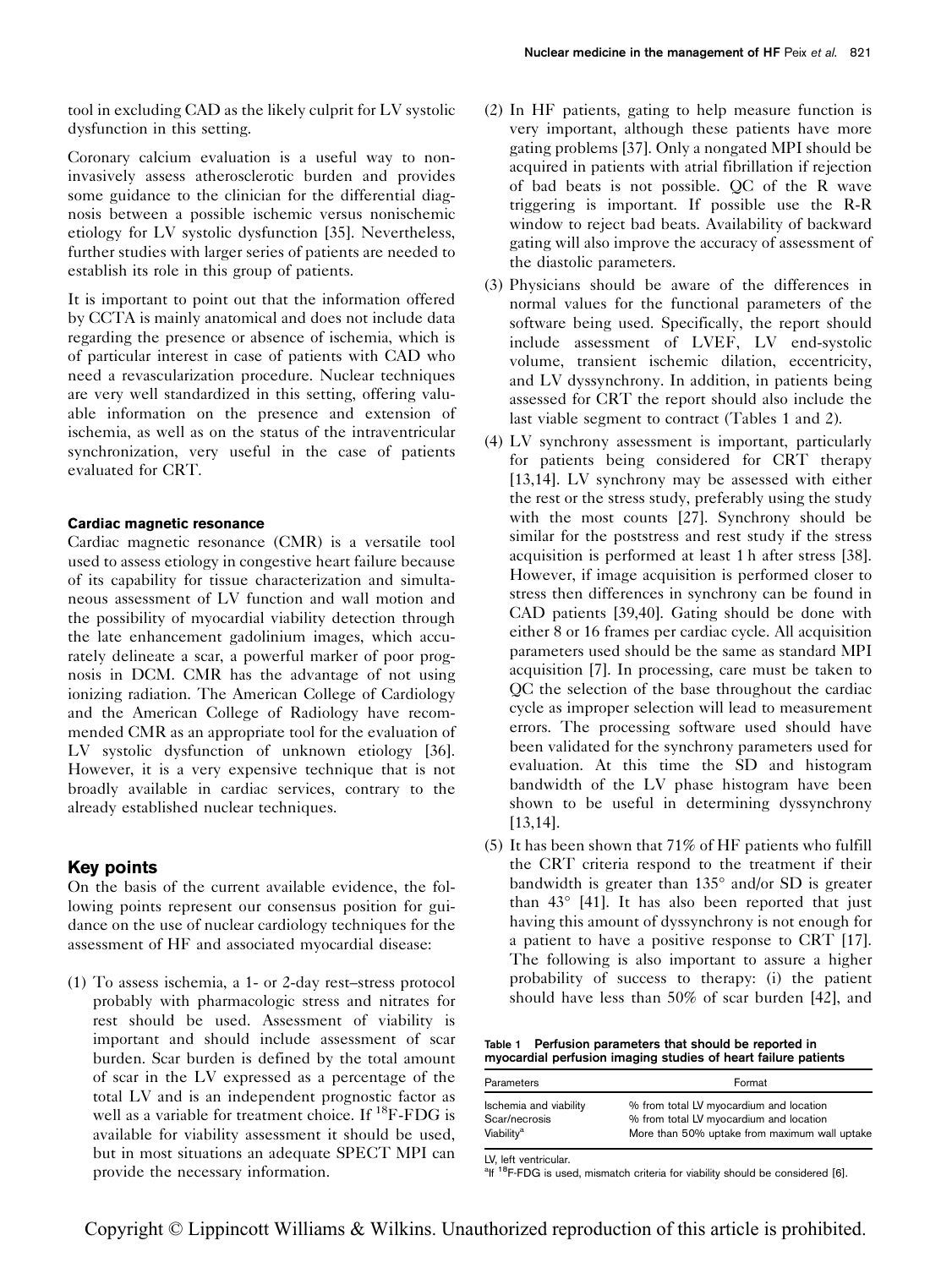Table 2 Functional parameters that should be reported in myocardial perfusion imaging studies of heart failure patients

| Parameters                 | Format                                  |
|----------------------------|-----------------------------------------|
| Volumes and shape          | ESV, LVEF, TID, eccentricity            |
| Wall motion and thickening | Segmental motility and thickening       |
| Synchronicity              | LV dyssynchrony (phase BW and phase SD) |
| Lead placement orientation | Last viable segment to contract         |

BW, bandwidth; ESV, end-systolic volume; LV, left ventricular; LVEF, left ventricular ejection fraction; TID, transient ischemic dilation.

Table 3 Parameters that should be reported in heart failure patients<br><sup>123</sup>I-mIBG studies

| Parameters                                                             | Format                                                                                     |
|------------------------------------------------------------------------|--------------------------------------------------------------------------------------------|
| Global cardiac innervation<br>Sympathetic tone<br>Regional denervation | Delayed H/M ratio<br>Washout rate<br>Semiguantitative assessment of uptake and<br>location |

H/M, heart-to-mediastinum ratio.

(ii) the LV lead should be placed (if technically possible) in the last viable segment to contract.

- (6) Segmental time of onset of contraction may be evaluated either visually from dynamic phase displays or preferably through segmental phase histogram measurements.
- (7) Planar gated blood pool images have also been used for assessment of dyssynchrony [43–45]. The advantage of this approach is that interventricular dyssynchrony can also be assessed, but the disadvantage is that it is a volumetric approach but not three dimensional. This limitation may be corrected with SPECT techniques of blood pool imaging, which are inherently three dimensional.
- (8) Echocardiography is another option for evaluating LV dyssynchrony, particularly using the appropriate software (three-dimensional speckle tracking) [29,46].
- (9)  $123$ I-mIBG is commonly imaged in an anterior planar view initially (15–30 min after injection) and in delayed images 4h later, and optionally with SPECT imaging [19]. Global cardiac uptake is expressed as H/M ratio on the delayed images. With current imaging methods bad prognosis in HF patients is observed when H/M ratio is under 1.6 in delayed images; normal values are above this cutoff (Table 3). Tracer washout between initial and 4 h delayed images may also be measured, as well as the extent and severity of regional defect(s) on delayed tomographic imaging.

#### Acknowledgements

This work was performed through the vision and support of the International Atomic Energy Agency (IAEA) as part of the technical cooperation regional project RLA/6/ 070: 'Harmonizing Nuclear Cardiology Techniques to manage patients affected by Congestive Heart Failure, with an emphasis on Chagas Cardiomyopathy' and it is endorsed by the IAEA.

#### Conflicts of interest

Ernest V. Garcia receives royalties from the sale of the Emory Cardiac Toolbox with SyncTools and AdreviewTools. Dr Garcia also received grant funding from GE Healthcare for the development of MIBG SPECT software (AdreviewTools). He also owns shares of Syntermed Inc. The terms of this arrangement have been reviewed and approved by Emory University in accordance with its conflict-of-interest practice. Dr Mark I. Travin is a consultant to, and has received grant funding from GE Healthcare. Most of the authors were funded by the IAEA as consultants and to travel to a meeting for writing this guidance document

#### References

- 1 Cubillos-Garzon LA, Casas JP, Morillo CA, Bautista LE. Congestive heart failure in Latin America: the next epidemic. Am Heart J 2004; 147:412–417.
- 2 Najafi F, Jamrozik K, Dobson AJ. Understanding the 'epidemic of heart failure': a systematic review of trends in determinants of heart failure. Eur J Heart Fail 2009; 11:472–479.
- 3 Chen J, Normand SL, Wang Y, Krumholz HM. National and regional trends in heart failure hospitalization and mortality rates for Medicare beneficiaries, 1998–2008. JAMA 2011; 306:1669–1678.
- 4 Bocchi EA. Heart failure in South America. Curr Cardiol Rev 2013; 9:147–156.
- 5 McAlister FA, Ezekowitz J, Dryden DM, Hooton N, Vandermeer B, Friesen C, et al. Cardiac resynchronization therapy and implantable cardiac defibrillators in left ventricular systolic dysfunction. Evid Rep Technol Assess (Full Rep) 2007; 152:1–199.
- 6 Khatibzadeh S, Farzadfar F, Oliver J, Ezzati M, Moran A. Worldwide risk factors for heart failure: a systematic review and pooled analysis. Int J Cardiol 2013; 168:1186–1194.
- 7 International Atomic Energy Agency (IAEA). Nuclear Cardiology: guidance and recommendations for implementation in developing countries. IAEA Human Health Series No. 23 STI/PUB/1566. Vienna, Austria: IAEA; 2012.
- 8 Hendel RC, Berman DS, Di Carli MF, Heidenreich PA, Henkin RE, Pellikka PA, et al. ACCF/ASNC/ACR/AHA/ASE/SCCT/SCMR/SNM 2009 Appropriate Use Criteria for Cardiac Radionuclide Imaging: a report of the American College of Cardiology Foundation Appropriate Use Criteria Task Force, the American Society of Nuclear Cardiology, the American College of Radiology, the American Heart Association, the American Society of Echocardiography, the Society of Cardiovascular Computed Tomography, the Society for Cardiovascular Magnetic Resonance, and the Society of Nuclear Medicine. J Am Coll Cardiol 2009; 53:2201–2229.
- Leclercq C, Kass DA. Retiming the failing heart: principles and current clinical status of cardiac resynchronization. J Am Coll Cardiol 2002; 39:194–201.
- 10 Epstein AE, DiMarco JP, Ellenbogen KA, Estes NA III, Freedman RA, Gettes LS, et al. American College of Cardiology Foundation; American Heart Association Task Force on Practice Guidelines; Heart Rhythm Society 2012 ACCF/AHA/HRS focused update incorporated into the ACCF/AHA/HRS 2008 guidelines for device-based therapy of cardiac rhythm abnormalities: a report of the American College of Cardiology Foundation/American Heart Association Task Force on Practice Guidelines and the Heart Rhythm Society. Circulation 2013; 127:e283–e352.
- 11 Donal E, de Chillou C, Magnin-Poull I, Leclercq C. Imaging in cardiac resynchronization therapy: what does the clinician need? Europace 2008; 10 (Suppl 3):iii70–iii72.
- 12 Germano G, Slomka P, Berman D. Computer aspects of myocardial imaging. In: Henkin R, editor. Nuclear medicine. 2nd ed. Philadelphia: Elsevier; 2006. pp. 609–630.
- 13 Chen J, Henneman M, Trimble M, Bax J, Borges-Neto S, Iskandrian A, et al. Assessment of left ventricular mechanical dyssynchrony by phase analysis of ECG-gated SPECT myocardial perfusion imaging. J Nucl Cardiol 2008; 15:127–131.